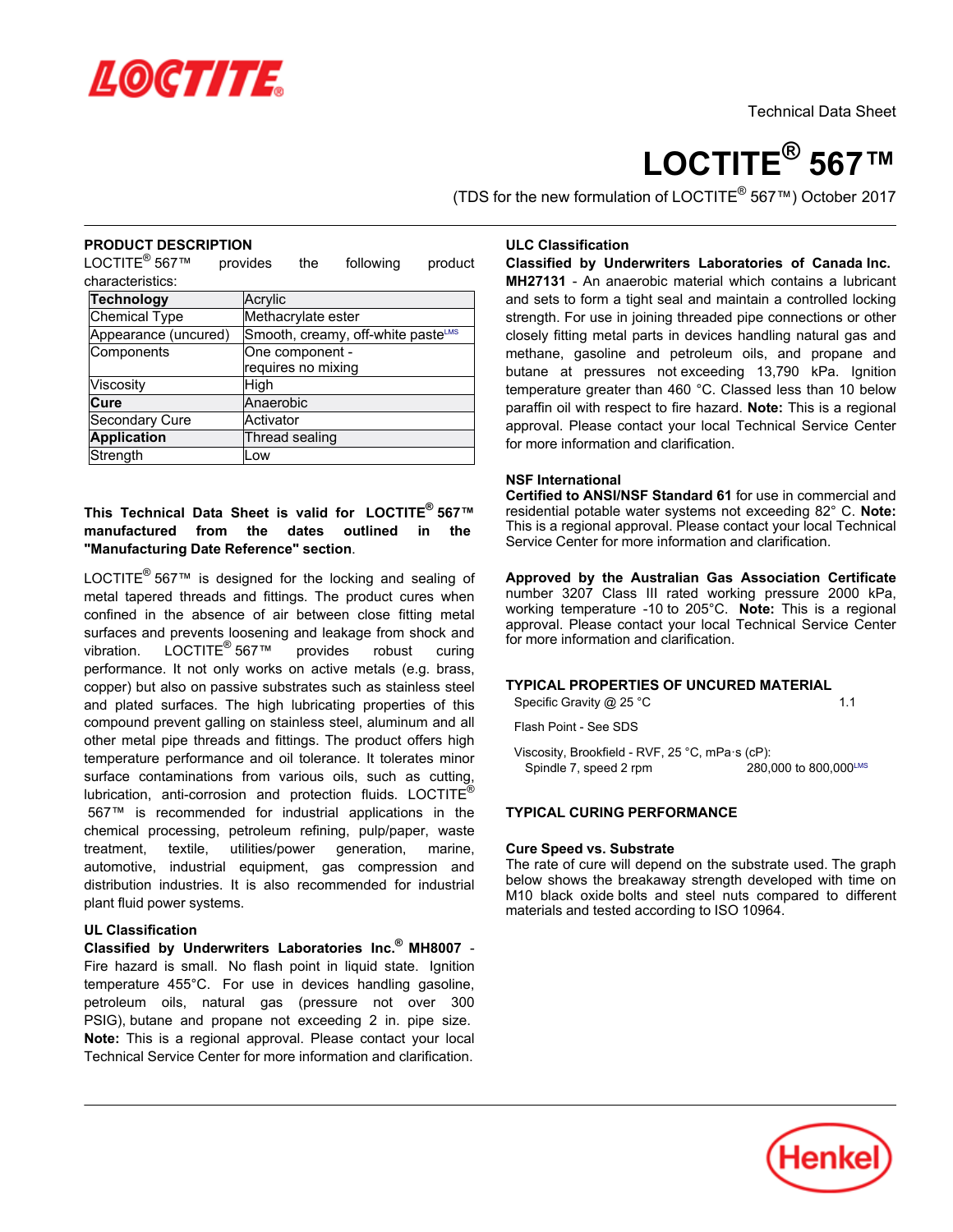

#### **Cure Speed vs. Temperature**

oure opeed vs. remperature<br>The rate of cure will depend on the temperature. The graph below shows the breakloose strength developed with time at different temperatures on NPT 3/8 malleable steel tees and steel plugs, pretorqued to 27 N·m and tested according to ASTM D6396.



#### **Cure Speed vs. Activator**

Where cure speed is unacceptably long, or large gaps are present, applying activator to the surface will improve cure speed. The graph below shows the breakloose strength developed with time using Activator SF 7471™, SF 7649™ acveloped with the dollar *retivalor* of 1471, so 17045<br>and SF 7091™ on M10 stainless steel nuts and bolts and and Simples in the star<br>tested according to ISO 10964.



#### **TYPICAL PERFORMANCE OF CURED MATERIAL Adhesive Properties**

| After 4 hours @ 22 °C<br>Breakaway Torque, ISO 10964:<br>3/8<br>x 24<br>steel nuts<br>(grade<br>2) and bolts (grade 2)                                        | $N \cdot m$<br>(lb.in.)                                                       | $\geq$ 0.3 <sup>LMS</sup><br>(≥2.6)       |
|---------------------------------------------------------------------------------------------------------------------------------------------------------------|-------------------------------------------------------------------------------|-------------------------------------------|
| After 24 hours @ 22 °C<br>Removal Torque, ASTM D 6396, Pre-torqued to 27 N·m:<br><b>NPT</b><br>steel pipe<br>3/8<br>tees<br>and plugs                         | $N \cdot m$<br>(lb.in.)                                                       | 50<br>(445)                               |
| Breakaway Torque, ISO 10964, Unseated:<br>M10 black oxide bolts and steel<br>nuts<br>M10 brass nuts and bolts                                                 | $N \cdot m$<br>(lb.in.)<br>$N \cdot m$<br>(lb.in.)                            | 12<br>(110)<br>12<br>(105)                |
| M <sub>10</sub> zinc dichromate<br>nuts and bolts<br>M <sub>10</sub> zinc<br>phosphate nuts and bolts<br>M <sub>10</sub> stainless<br>steel<br>nuts and bolts | $N \cdot m$<br>(lb.in.)<br>$N \cdot m$<br>(lb.in.)<br>$N \cdot m$<br>(lb.in.) | 2.6<br>(22)<br>9.3<br>(82)<br>8.0<br>(70) |
| M6 black<br>oxide<br>bolts<br>and<br>steel nuts<br>M <sub>16</sub> black<br>oxide<br>steel<br>nuts and bolts                                                  | $N \cdot m$<br>(lb.in.)<br>$N \cdot m$<br>(Ib.in.)                            | 0.9<br>(8)<br>13<br>(115)                 |
| 3/8<br>x 24<br>steel<br>(grade<br>nuts<br>2) and bolts (grade 2)<br>Prevail Torque, ISO 10964, Unseated:                                                      | $N \cdot m$<br>(lb.in.)                                                       | $≥1.7$ <sup>LMS</sup><br>(≥15)            |
| M10 black oxide bolts and steel<br>nuts<br>M10 brass nuts and bolts                                                                                           | $N \cdot m$<br>(lb.in.)<br>$N \cdot m$<br>(lb.in.)                            | 1.9<br>(17)<br>2.2<br>(19)                |
| M <sub>10</sub> zinc dichromate<br>nuts and bolts<br>M <sub>10</sub> zinc                                                                                     | $N \cdot m$<br>(lb.in.)<br>$N \cdot m$                                        | 1.4<br>(12)<br>1.2                        |
| phosphate nuts and bolts<br>M <sub>10</sub> stainless<br>steel<br>nuts and bolts<br>M6 black<br>oxide<br>bolts<br>and                                         | (lb.in.)<br>N∙m<br>(lb.in.)<br>$N \cdot m$                                    | (11)<br>1.3<br>(12)<br>0.2                |
| steel nuts<br>M <sub>16</sub> black<br>oxide<br>steel<br>nuts and bolts                                                                                       | (lb.in.)<br>$N \cdot m$<br>(lb.in.)                                           | (1.3)<br>2.3<br>(20)                      |
| Breakloose Torque, ISO 10964, Pre-torqued to 5 N·m:<br>M10 black oxide bolts and steel<br>nuts                                                                | N∙m<br>(lb.in.)                                                               | 17<br>(150)                               |
| Prevail Torque, ISO 10964, Pre-torqued to 5 N·m:<br>M10 black oxide bolts and steel<br>nuts                                                                   | $N \cdot m$<br>(lb.in.)                                                       | 2.3<br>(20)                               |
| After 1 week @ 22°C<br>Breakloose Torque, ISO 10964, Pre-torqued to 5 N·m:<br>M <sub>10</sub> zinc<br>phosphate nuts and bolts                                | $N \cdot m$<br>(lb.in.)                                                       | 17<br>(150)                               |

#### **TYPICAL ENVIRONMENTAL RESISTANCE**

Cured for 168 hours @ 22 °C Breakloose Torque, ISO 10964, Pre-torqued to 5 N·m: M10 zinc phosphate steel nuts and bolts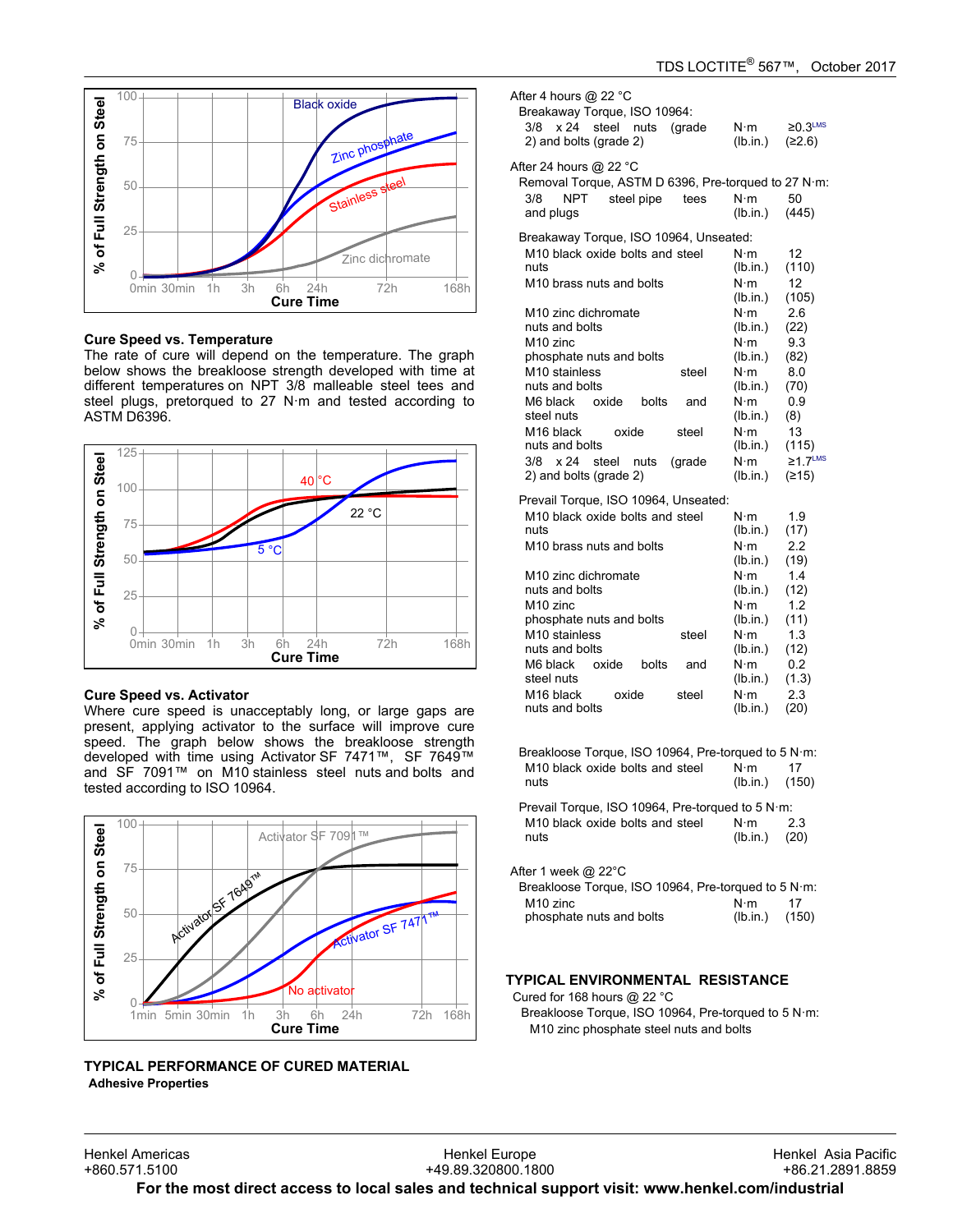# **Heat Aging**

Aged at temperature indicated and tested @ 22 °C



#### **Cold Strength**

This product has been tested to -75°C (-100 F). This product may product has been tested to  $75\%$  (100 F). This provided.

#### **Chemical/Solvent Resistance**

Aged under conditions indicated and tested @ 22 °C.

|                                     |     | % of initial strength |       |       |
|-------------------------------------|-----|-----------------------|-------|-------|
| <b>Environment</b>                  | °C  | 100 h                 | 500 h | 1000h |
| Motor oil (MIL-L-46152)             | 125 | 100                   | 95    | 100   |
| Unleaded gasoline                   | 22  | 95                    | 90    | 85    |
| <b>Brake fluid</b>                  | 22  | 95                    | 100   | 110   |
| Ethanol                             | 22  | 95                    | 90    | 85    |
| Acetone                             | 22  | 85                    | 60    | 55    |
| Water/glycol 50/50                  | 87  | 90                    | 85    | 95    |
| E85 Ethanol fuel                    | 22  | 95                    | 85    | 75    |
| B100 Bio-Diesel                     | 22  | 110                   | 105   | 105   |
| $\mathsf{DEF}$ (AdBlue $^\circledR$ | 22  | 115                   | 125   | 120   |

#### **GENERAL INFORMATION**

**This product is not recommended for use in pure oxygen and/or oxygen rich systems and should not be selected as a sealant for chlorine or other strong oxidizing materials.**

#### **For safe handling information on this product, consult the Safety Data Sheet (SDS).**

Where aqueous washing systems are used to clean the surfaces before bonding, it is important to check for compatibility of the washing solution with the adhesive. In some cases these aqueous washes can affect the cure and some cases these addebase.<br>performance of the adhesive.

This product is not normally recommended for use on plastics (particularly thermoplastic materials where stress cracking of the plastic could result). Users are recommended to confirm compatibility of the product with such substrates.

## **Directions for use:**

# **For Assembly**

- 1. For best results, clean all surfaces (external and internal) **The Secret County, solding an admissed (cxitemar and interest of the Secret Article**<br>With a LOCTITE® cleaning solvent and allow to dry.
- 2. If the material is an inactive metal or the cure speed is too slow, spray with LOCTITE<sup>®</sup> SF 7471™ or LOCTITE<sup>®</sup> SF 7649™ and allow to dry.
- 3. Apply a 360° bead of product to the leading threads of Apply a 500 bead of product to the leading threads of<br>the male fitting, leaving the first thread free. Force the material into the threads to thoroughly fill the voids. For bigger threads and voids, adjust product amount accordingly and apply a 360° bead of product on the female threads also.
- 4. Using compliant practices, assemble and wrench tighten fittings in accordance with manufacturers mango mi
- 5. Properly tightened fittings will seal instantly to moderate pressures. For maximum pressure resistance and solvent resistance allow the product to cure a minimum of 24 hours.

### **For Disassembly**

- 1. Remove with standard hand tools.
- 2. Where hand tools do not work because of excessive engagement length or large diameters (over 1"), apply engagement length of large diameters (over 1), apply<br>localized heat to approximately 250 °C (480F). Disassemble while hot.

## **For Cleanup**

1. Cured product can be removed with a combination of soaking in a LOCTITE<sup>®</sup> solvent and mechanical abrasion such as a wire brush.

#### **Loctite Material SpecificationLMS**

LMS dated October-7, 2015. Test reports for each batch are available for the indicated properties. LMS test reports include selected QC test parameters considered appropriate to specifications for customer use. Additionally, comprehensive controls are in place to assure product quality and consistency. Special customer specification requirements may be coordinated through Henkel Quality.

## **Storage**

Store product in the unopened container in a dry location. Storage information may be indicated on the product container labeling.

**Optimal Storage: 8 °C to 21 °C. Storage below 8 °C or greater than 28 °C can adversely affect product properties**. Material removed from containers may be contaminated during use. Do not return product to the original container. Henkel ase. Be not retain product to the original container. Hence<br>Corporation cannot assume responsibility for product which has been contaminated or stored under conditions other than those previously indicated. If additional information is required, mose previously indicated: if duditional information is required,<br>please contact your local Technical Service Center or Customer Service Representative.

## **Manufacturing Date Reference**

This Technical Data Sheet is valid for LOCTITE® 567™manufactured from the dates below:

| Made in: | First manufacturing date: |
|----------|---------------------------|
| U.S.A.   | May 2016                  |
| China    | May 2016                  |
| Brazil   | April 2016                |

#### **Conversions**

(°C x 1.8) + 32 = °F kV/mm x 25.4 = V/mil mm / 25.4 = inches µm / 25.4 = mil N x 0.225 = lb